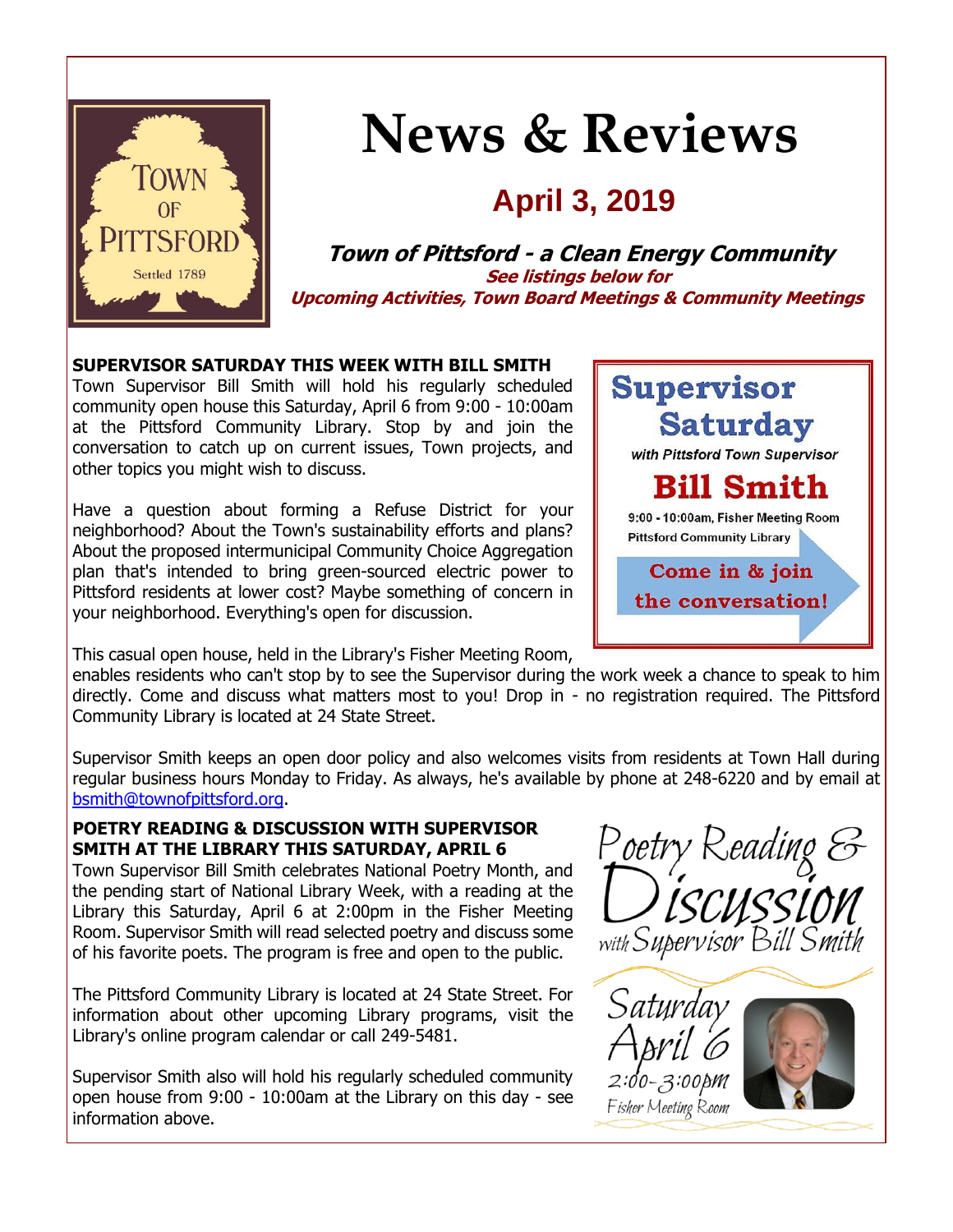## Pittsford **Community Survey**

**REMINDER: PRE-REGISTER FOR COMMUNITY SURVEY** The Town will soon be conducting one of its periodic community surveys. We've posted notices online to encourage as high a level of community participation as possible. We will also be mailing a notice to every household.

We offer participants the chance to pre-register at [www.PittsfordSurvey.com](http://r20.rs6.net/tn.jsp?f=001PKhKs-MLL-OWFtf8JGq8gRu0RpJYNvczGR7uBdRQ_Tl1Tq1eqxGuQSSsRpUd_6NakbLu8ijasupI8nmSMjoDOepxfEeaObP4olOhMrMLG4C9EXh2iAgIVVLpexd3misgNZ0_5_sJdXycIKWc2I0Dxe2Pfv_8CAfINKhRgjDVbGKEy0awZcXL8QUUKrudU2iHZQaRRUzuP9x5X5oorzil7rY1R71uti1tBzDDbCOmWJg3TOKlDZBBNc6MfdyhuLGE9ZUAeXKPkGtmAl2G29sJvRPbGZobpVt9YMoJs7o3Y-4=&c=h8P2_gfebE8uM50I4n1X3R6Zloqqwnm5LImqcLdnqUM4SyYPEOSMnQ==&ch=LeQHuAfW3t4Tgh0OsOlqQQlfkYRJCj9rC1RghOOjJWjmBmOlCf_amQ==) so you can be notified as soon as the survey goes live, which is planned for next week. The email notification will include a direct link to the survey.

We will be mailing a notification about the survey to every household. Paper surveys, for those who don't have a computer or don't want to take the survey online, will be made available as well. Online access to the survey will also be available at the Pittsford Community Library and the Spiegel Pittsford Community Center.

Your responses to the survey will be completely anonymous. This was one of the requirements that the Town insisted upon in selecting a consultant to do the survey. Complete anonymity for responses to the survey is critically important to residents feeling comfortable in telling us what they really think. Understanding what you really think is the whole point of the Community Survey.

**SENIORS LUNCH AND "AGING IN PLACE" PROGRAM BY KATE MUNZINGER THIS TUESDAY, 4/9** Seniors, come out for a comfort-food lunch and a program about aging in place this Tuesday (April 6) at 12noon in the VanHuysen Community Room at the Spiegel Pittsford Community Center. Deputy Town Supervisor Kate Bohne Munzinger will present tips and information about Aging in Place - how seniors can remain safe and healthy in their homes as they age. Lunch will feature meat loaf, macaroni & cheese, glazed carrots and brownies for dessert. Cost is \$6.00 per person; **registration and payment is required in advance**. For more information and to make your reservation, stop by the Pittsford Seniors Office in the Community Center or call 248-6235.

The Town of Pittsford's Spiegel Community Center is located at 35 Lincoln Avenue. To learn more about all of our wonderful programs for seniors [click here to visit the Seniors page](http://r20.rs6.net/tn.jsp?f=001PKhKs-MLL-OWFtf8JGq8gRu0RpJYNvczGR7uBdRQ_Tl1Tq1eqxGuQSr7h3rqhORApr05mZlE6NHMQ5dJeuxT9BOpiZkiqd1GSll-byHw0qyjP9Djkr5gmSMNcW3AX9nWAt8pM2-P9Iews83ao7DgwxaDObi7AMUdVDWuw2GDd0BosAdkNA-3TZ94JmM1414E6SS3apvWvoJgnbwjy_H5aAq5lfqcJ5S0ZRBJLDk6Cn9obbjcuT5jmkW5w3o91q5BQagoh_yEaIo5Ev_6p1sxG_KaGk-mzbzAkk18nr5aTsnxp_D9Xz6dqNR7uD6F90LO&c=h8P2_gfebE8uM50I4n1X3R6Zloqqwnm5LImqcLdnqUM4SyYPEOSMnQ==&ch=LeQHuAfW3t4Tgh0OsOlqQQlfkYRJCj9rC1RghOOjJWjmBmOlCf_amQ==) on the Town website or [read our](http://r20.rs6.net/tn.jsp?f=001PKhKs-MLL-OWFtf8JGq8gRu0RpJYNvczGR7uBdRQ_Tl1Tq1eqxGuQRxt6Jn5IRPvtMdTcSzBvVsEaEY7D6TGQtCgS3YUjShwrMXn78ugxFpc_zaBp2uNGE96THAAu9ACCoD26uJBaZt8KeO_LdN7Jq0cpOgO87ON0AiGbIJWM3eopZCMH7XJAM_bPGJTrMdoS6cz08FT2kLgNbgX4jRBJc5A-xyPK1fhlPuwkI4sHJtQ8SbEBWJIq_IVyr6VecwsiwnA7W8FIr6aW6aNYj4Hg8bKDjUg5B2v3pZLPzT2xkfug4e7G6BM_j1ayMREQB8dREbb9knkXZoqTYU6ikL1q9qbfmMgJaqKBkLmKE8SuUEwdseB4I_agQ==&c=h8P2_gfebE8uM50I4n1X3R6Zloqqwnm5LImqcLdnqUM4SyYPEOSMnQ==&ch=LeQHuAfW3t4Tgh0OsOlqQQlfkYRJCj9rC1RghOOjJWjmBmOlCf_amQ==)  [Seniors program info brochure online.](http://r20.rs6.net/tn.jsp?f=001PKhKs-MLL-OWFtf8JGq8gRu0RpJYNvczGR7uBdRQ_Tl1Tq1eqxGuQRxt6Jn5IRPvtMdTcSzBvVsEaEY7D6TGQtCgS3YUjShwrMXn78ugxFpc_zaBp2uNGE96THAAu9ACCoD26uJBaZt8KeO_LdN7Jq0cpOgO87ON0AiGbIJWM3eopZCMH7XJAM_bPGJTrMdoS6cz08FT2kLgNbgX4jRBJc5A-xyPK1fhlPuwkI4sHJtQ8SbEBWJIq_IVyr6VecwsiwnA7W8FIr6aW6aNYj4Hg8bKDjUg5B2v3pZLPzT2xkfug4e7G6BM_j1ayMREQB8dREbb9knkXZoqTYU6ikL1q9qbfmMgJaqKBkLmKE8SuUEwdseB4I_agQ==&c=h8P2_gfebE8uM50I4n1X3R6Zloqqwnm5LImqcLdnqUM4SyYPEOSMnQ==&ch=LeQHuAfW3t4Tgh0OsOlqQQlfkYRJCj9rC1RghOOjJWjmBmOlCf_amQ==)

#### **JOB OPENING: COMPUTER SUPPORT TECHNICIAN**

#### **Applications due by April 26**

The Town of Pittsford has an opening for a full-time Computer Support Technician. This is a technical position responsible for the installation, maintenance, operation, troubleshooting and repair of the Town's technology equipment such as PCs, laptops, printers, peripherals, etc. This position has regular contact with external service contractors for technical support and must travel to various departments to service computer equipment. Responsibilities include managing equipment installation,



replacement, repair and upgrades, and providing help desk support to users.

This position requires an A.S. in an Information Technology related field plus 2 years of IT work experience; or a B.S. in an Information Technology related field plus 6 months of IT work experience; or any equivalent combination.

Find a complete [job description and application information here](http://r20.rs6.net/tn.jsp?f=001PKhKs-MLL-OWFtf8JGq8gRu0RpJYNvczGR7uBdRQ_Tl1Tq1eqxGuQVuYwWFJW1LqgmUfSmtEltAUCY1Wbyxfufva8tBgjVjWJNd3bODuUghxc2f8r9b4J9hli_ASB88bXBNr4OvcTAyB6t56DUPbaMLILVc9a39koAizEKhUa_N4IPfhiJZUWCahi8Q4IGbyOK-hcB9jZlE_DYF4LVpSMf0lsWTS-rezbaxNnpydkw2wMJwr9VWAknGaKWDnhmK_4Ek8FcbuCJYALL69PDsytvQEk0bBUNe1xTh0szuMUzHfNOK9L-Erg_Ol1EYSWV0BlX9kZuFKEd57XmpUnop3fMFaEKaQklAl2P-As4ol8rMU58aO_fY9V4Vk6ewzxk0_xh7FeT_QFnKJky64vWtOpARB4KRrPndl&c=h8P2_gfebE8uM50I4n1X3R6Zloqqwnm5LImqcLdnqUM4SyYPEOSMnQ==&ch=LeQHuAfW3t4Tgh0OsOlqQQlfkYRJCj9rC1RghOOjJWjmBmOlCf_amQ==) or visit the [Employment Opportunities](http://r20.rs6.net/tn.jsp?f=001PKhKs-MLL-OWFtf8JGq8gRu0RpJYNvczGR7uBdRQ_Tl1Tq1eqxGuQSKrXDxnXgneRIBdPf8HO5Y6OPl6pXP39BbrEEnZqZe8975l7_5z_ZDuDu_8ZpCIr2DvN6IC7hRgoFHIT31_Wz5kVT5Dl8opxsNQUcfkR5mJI1kYrJOW5Z69VzFNOlAW5QBcmzKa9J80V7_zyLr_Im2IhYPWrs6vZfcqYzBcQwJmsptiupfV3YGvF9As8m6gEFmarrg04M0O3B9q87ZOqeK3jcJZ0ICWN0wtGnlGO-xdkm-eejHyK-K4G_2DAQtAxv9_oIVXyz5oOdxG8eVYlvJXN7VQCMj5Y9psZMgWPHWJ&c=h8P2_gfebE8uM50I4n1X3R6Zloqqwnm5LImqcLdnqUM4SyYPEOSMnQ==&ch=LeQHuAfW3t4Tgh0OsOlqQQlfkYRJCj9rC1RghOOjJWjmBmOlCf_amQ==) page link under the "Contact Us" tab on the Town website, [www.townofpittsford.org.](http://www.townofpittsford.org/)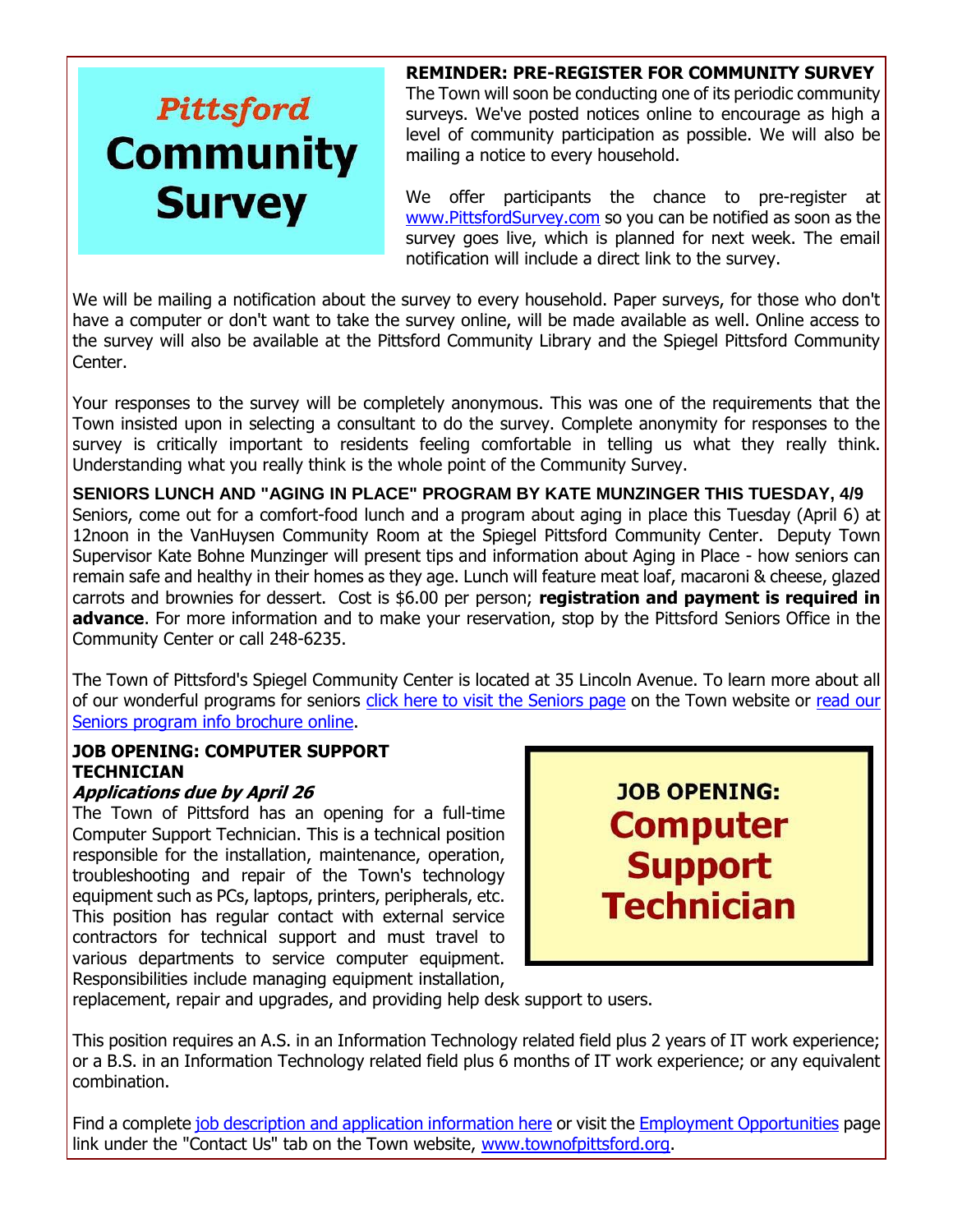**For complete job descriptions and application information for all open positions**, visit the Town's job listings web page at [www.townofpittsford.org/home-pittsford-employment-opportunities.](http://r20.rs6.net/tn.jsp?f=001PKhKs-MLL-OWFtf8JGq8gRu0RpJYNvczGR7uBdRQ_Tl1Tq1eqxGuQSKrXDxnXgneRIBdPf8HO5Y6OPl6pXP39BbrEEnZqZe8975l7_5z_ZDuDu_8ZpCIr2DvN6IC7hRgoFHIT31_Wz5kVT5Dl8opxsNQUcfkR5mJI1kYrJOW5Z69VzFNOlAW5QBcmzKa9J80V7_zyLr_Im2IhYPWrs6vZfcqYzBcQwJmsptiupfV3YGvF9As8m6gEFmarrg04M0O3B9q87ZOqeK3jcJZ0ICWN0wtGnlGO-xdkm-eejHyK-K4G_2DAQtAxv9_oIVXyz5oOdxG8eVYlvJXN7VQCMj5Y9psZMgWPHWJ&c=h8P2_gfebE8uM50I4n1X3R6Zloqqwnm5LImqcLdnqUM4SyYPEOSMnQ==&ch=LeQHuAfW3t4Tgh0OsOlqQQlfkYRJCj9rC1RghOOjJWjmBmOlCf_amQ==)

#### **VILLAGE AND TOWN ARBOR DAY EVENT IS APRIL 27**

The Town of Pittsford is partnering with Pittsford Village for a celebration in honor of Arbor Day at Village Hall on Saturday, April 27 from 11:00am - 1:00pm. The event is free and open to the public and includes family-friendly activities and food available for purchase. Town staff will provide information about Town sustainability initiatives and tips for sustainable landscaping. Attendees can also take home a free tree seedling to plant! More information to come as the date approaches.

#### **EARLY SPRING CLEANUP YARD DEBRIS COLLECTION UNDERWAY THROUGH MAY 3**

Early spring cleanup is underway through May 3. During this time Town crews will collect loose piles of leaves, thatch, brush, branches and yard debris on an ongoing basis (no set schedule). Please note crews will pick up both loose debris and/or containerized debris during this time. Regular weekly bagged and containerized yard debris collection (on weekly pickup day schedule) begins on May 6. Find complete details about Town yard debris collection services in our annual Yard Debris Information card, which was mailed to all homes in late March.

To get the most Town yard debris services, refer our "Services" tab on our website at [www.townofpittsford.org.](http://r20.rs6.net/tn.jsp?f=001PKhKs-MLL-OWFtf8JGq8gRu0RpJYNvczGR7uBdRQ_Tl1Tq1eqxGuQRQ_Sk_om19IbBOLgqz8Dy3z_AFQs3-alJsx5J-5bOipbCTG1wTe-5p80zkby46KAE8Ms5SIpoJ1nljOOw8BplIygrma44EdaLa81QlkhQBmvimtoNgKUZZTyI54K-G11qyXo9DcrLd3liUYypjkkSsZp0NyZbv0EMH8qNkSi3ye60jXNV3dseIVJbV7NeqLekrSm6HcoLHcJhEdHcqzd9j2LkC8FkKRmrNgL6F5bkxn43M9SYYsLBQ=&c=h8P2_gfebE8uM50I4n1X3R6Zloqqwnm5LImqcLdnqUM4SyYPEOSMnQ==&ch=LeQHuAfW3t4Tgh0OsOlqQQlfkYRJCj9rC1RghOOjJWjmBmOlCf_amQ==) There you will find links to our online interactive Yard Debris Collection Day Street [Map,](http://r20.rs6.net/tn.jsp?f=001PKhKs-MLL-OWFtf8JGq8gRu0RpJYNvczGR7uBdRQ_Tl1Tq1eqxGuQQ0ABLmrP0-toI-zXH8aBPi1PjDwgXQ6AbQLZ0qqjDiSG4HI0aG0Grg77O4aKGp7RpdPDtF798CUecSWWz71DKneA3TPhw3x07OtwTzdh1sKcu1J8oL2TKTA3uPUWIN0itPRsegQuLOYC7buLFkkEF8NeY8JVtd2kDj5w-Qe_Qd-1LwUp3zvYucnl-XewoLe9_wQMtRk3o7fYkyAPoagcRuegotAMK1c7tRoZhiIS7-3LWPPkumKq1tOf80_xAjny22NX0_4rKr2&c=h8P2_gfebE8uM50I4n1X3R6Zloqqwnm5LImqcLdnqUM4SyYPEOSMnQ==&ch=LeQHuAfW3t4Tgh0OsOlqQQlfkYRJCj9rC1RghOOjJWjmBmOlCf_amQ==) which shows the weekly pickup day for your neighborhood. You'll also find our [Yard Debris webpage](http://r20.rs6.net/tn.jsp?f=001PKhKs-MLL-OWFtf8JGq8gRu0RpJYNvczGR7uBdRQ_Tl1Tq1eqxGuQbc7goaaiBARGEmDITKEsmrwFij457bYdjZaRhDh-3n8JI_Ho82H9__UnAK02FA0_b0X_Lcmqln4fAXkCtzoEBUuvyZ5Via1CDJOapvvYuH3DbgSZlsvgSrOChuAjX4k0kwVkR-MPioiZ5MmzOY9MLZch2EPWnLFBMYUrTNhyId4JouaDcCZEjPABr04_cY5JSajPKvw1p0td2g7G1cioWQ5QBGQOO3GEanVCdia3Nsbl_6n4yRwx69-15JzoixQFPps9tC5IJzJ&c=h8P2_gfebE8uM50I4n1X3R6Zloqqwnm5LImqcLdnqUM4SyYPEOSMnQ==&ch=LeQHuAfW3t4Tgh0OsOlqQQlfkYRJCj9rC1RghOOjJWjmBmOlCf_amQ==) with collection guidelines and information.

#### **YOUTH SUMMER SOCCER REGISTRATION UNDERWAY - VOLUNTEER COACHES NEEDED**

Pittsford Recreation's Youth Summer Soccer league is a coed, non-competitive program that focuses on improving fundamental skills and more importantly, having fun! Youth Soccer will run from July to August on Tuesday evenings for children entering Kindergarten to 3rd grade. **Volunteer coaches are needed** for the success of this program - **no experience necessary**. The registration deadline is June 17. For more information, please contact Kate Disbrow at (585) 248-6281 or [kdisbrow@townofpittsford.org.](mailto:kdisbrow@townofpittsford.org)

#### **REMINDERS**

#### **ASL INTERPRETER AT TOWN BOARD MEETINGS**

The Town of Pittsford provides an American Sign Language interpreter at every meeting of the Pittsford Town Board, to interpret for those who need this service.

#### **UPCOMING COMMUNITY ACTIVITIES IN PITTSFORD**

- [Evita, Pittsford Sutherland High School musical,](http://r20.rs6.net/tn.jsp?f=001PKhKs-MLL-OWFtf8JGq8gRu0RpJYNvczGR7uBdRQ_Tl1Tq1eqxGuQfpPF1WX5hnLDPDT3igNMbxrRgLbM2miqwW04BFbsWspzHs2s_DI-3X-OwNRuNO2-nTGVV0ciCcL7bl2foOTn__cf-dRJYLTRf39iQR9MG8bezAtik6FUVyIDY0LKSsAeXWO-0YlDWGDMML-yy94NO21UGUP8AKFuhoIbuzYeT8nvecYbhY9ZZrM8VkzzU1sEWpEAZrsZ-GfUFlnJaAvM9ZS_Gd8p6K0fam3trM-fLIk&c=h8P2_gfebE8uM50I4n1X3R6Zloqqwnm5LImqcLdnqUM4SyYPEOSMnQ==&ch=LeQHuAfW3t4Tgh0OsOlqQQlfkYRJCj9rC1RghOOjJWjmBmOlCf_amQ==) Thursday Saturday, 4/4-6, 7:00pm and Saturday, 4/6, 2:00pm; Pittsford Sutherland High School, 55 Sutherland Street; tickets \$10 for students, senior citizens and children under 12, \$12 for adults - purchase online at [www.showtix4u.com.](http://r20.rs6.net/tn.jsp?f=001PKhKs-MLL-OWFtf8JGq8gRu0RpJYNvczGR7uBdRQ_Tl1Tq1eqxGuQfpPF1WX5hnLDPDT3igNMbxrRgLbM2miqwW04BFbsWspzHs2s_DI-3X-OwNRuNO2-nTGVV0ciCcL7bl2foOTn__cf-dRJYLTRf39iQR9MG8bezAtik6FUVyIDY0LKSsAeXWO-0YlDWGDMML-yy94NO21UGUP8AKFuhoIbuzYeT8nvecYbhY9ZZrM8VkzzU1sEWpEAZrsZ-GfUFlnJaAvM9ZS_Gd8p6K0fam3trM-fLIk&c=h8P2_gfebE8uM50I4n1X3R6Zloqqwnm5LImqcLdnqUM4SyYPEOSMnQ==&ch=LeQHuAfW3t4Tgh0OsOlqQQlfkYRJCj9rC1RghOOjJWjmBmOlCf_amQ==)
- [Supervisor Saturday with Bill Smith](http://r20.rs6.net/tn.jsp?f=001PKhKs-MLL-OWFtf8JGq8gRu0RpJYNvczGR7uBdRQ_Tl1Tq1eqxGuQSSsRpUd_6NaWWG9sFSLSe7fT7zDdpCBBwzk5YUhwmKIKRUAfe6Oi3iHM4QDS0BNbL3DPlM5l_DflA1NYw6f1vcKPrGaPoMi10GPvfJK0ZfhBQBQ8NxSMeb2jMTnklH1-bus2mBfx_iYIWOK9m5hm1D7S7ZdKqj5UcP-F_tdKQ0Qqhi4Ctm6vQchj5NkYRKePn6yyRmUpgHlM0UA6NFL3UtZFFBgW3Asx8vi_vqVNq32tNV68sr4Ow1UTuDLuCTGoMojnO-Ix3UcRAFpmUGTWE8uN0LSCDSsWp0XCcutouMnYY78KbGBUJY=&c=h8P2_gfebE8uM50I4n1X3R6Zloqqwnm5LImqcLdnqUM4SyYPEOSMnQ==&ch=LeQHuAfW3t4Tgh0OsOlqQQlfkYRJCj9rC1RghOOjJWjmBmOlCf_amQ==) join the conversation with Town Supervisor Bill Smith at this casual open house, topics of discussion based upon attendee interest; Saturday, 4/6, 9:00 - 10:00am, Fisher Meeting Room (first floor), Pittsford Community Library, 24 State Street
- [National Poetry Month reading with Town Supervisor Bill Smith,](http://r20.rs6.net/tn.jsp?f=001PKhKs-MLL-OWFtf8JGq8gRu0RpJYNvczGR7uBdRQ_Tl1Tq1eqxGuQSDGg0gatETMiTg_MGwluUxe5T-Ej1PkfiRXxzgKd8XJxNlZCUGWdeU6yrPvJCY2LMUy2_xUv_9OvzJYaMFKitNi6Wiay6dyeyqkYshO_fepHjhpbWHdq0SVD6LnDNuXtPb5XlvicCvLPlVbYAmxzfTZv8o7tRGg1OxOu1FVImTSsDXJ8S_BZQ8vmIuwgdAKcdNr4MMHqhK9TDU1QcDRyZoHE89X6m6NF5p_s7yW-Rf1oIDHHcD8t8xpAmvn3XN6u4q5gRJMEWHA&c=h8P2_gfebE8uM50I4n1X3R6Zloqqwnm5LImqcLdnqUM4SyYPEOSMnQ==&ch=LeQHuAfW3t4Tgh0OsOlqQQlfkYRJCj9rC1RghOOjJWjmBmOlCf_amQ==) Saturday, 4/6, 2:00pm, Fisher Meeting Room, Pittsford Community Library, 24 State Street; free and open to the public
- [United Church of Pittsford Rise & Shine Community Breakfast,](http://r20.rs6.net/tn.jsp?f=001PKhKs-MLL-OWFtf8JGq8gRu0RpJYNvczGR7uBdRQ_Tl1Tq1eqxGuQU5jiHW-sPRHvVJ_l6WaYz6dQpazjzaGIZYsxIHdnhDKMn492NTP9WSTyDAUktQeRwQ6Kx5koE70v4HmKXhl_b_t4oAKeBrbjaVPK9hB5OXf-lWTOSLgBJ54KXDQQ_ng5GdDsE4GL7wytimt2vB6Rd6P7_d_E_toBUNQTN1BrVuPQhe1BioOAxQYPE-c2UXGKBtSVk4Wlo1JHhM0RDatPh3k7kKoMaLb4KtB7A9GIaOEARk-AnPMp9E=&c=h8P2_gfebE8uM50I4n1X3R6Zloqqwnm5LImqcLdnqUM4SyYPEOSMnQ==&ch=LeQHuAfW3t4Tgh0OsOlqQQlfkYRJCj9rC1RghOOjJWjmBmOlCf_amQ==) Saturday, 4/13, 8:00-10:00am, United Church of Pittsford, 123 South Main Street at Sunset Boulevard; all are welcome, breakfast is \$5.00 per person and includes pancakes served with maple syrup, whipped cream and blueberry topping, sausage links, scrambled eggs, coffee, tea, and juice; proceeds to benefit [DreamBikes.](http://r20.rs6.net/tn.jsp?f=001PKhKs-MLL-OWFtf8JGq8gRu0RpJYNvczGR7uBdRQ_Tl1Tq1eqxGuQVuYwWFJW1LqTuTbPjsfI82yTyaWd7FakOftYiHcNjsjGT_5ufvfbkFtC0_U8ZJTHrpuP8SoTraPO4k0CLg_ckwEgnlYXFCe5qWQ81f_zlhpRc0FWmXC9EG3FXrcmpYHdZIFG0PqcbY1PM1_nEHMdjMLsJPyp9JVAua4vKhOmkn1vCC8gB8raD22-5Ez5E-hyIGZFBbsOBuzOq0IxhcqaKoTiJId7GWxjKv-dsXgi7CR&c=h8P2_gfebE8uM50I4n1X3R6Zloqqwnm5LImqcLdnqUM4SyYPEOSMnQ==&ch=LeQHuAfW3t4Tgh0OsOlqQQlfkYRJCj9rC1RghOOjJWjmBmOlCf_amQ==) The breakfast is held the second Saturday of each month from October through June, benefiting a different charity each time. More info 586-6870 or email [ucpittsford@gmail.com.](mailto:ucpittsford@gmail.com?subject=Rise%20and%20Shine%20Pancake%20Breakfast)
- **Pittsford Village and Town Arbor Day Celebration**, Saturday, 4/27, 11:00am 1:00pm, Village Hall, 21 North Main Street; free and open to the public, includes family-friendly activities, food